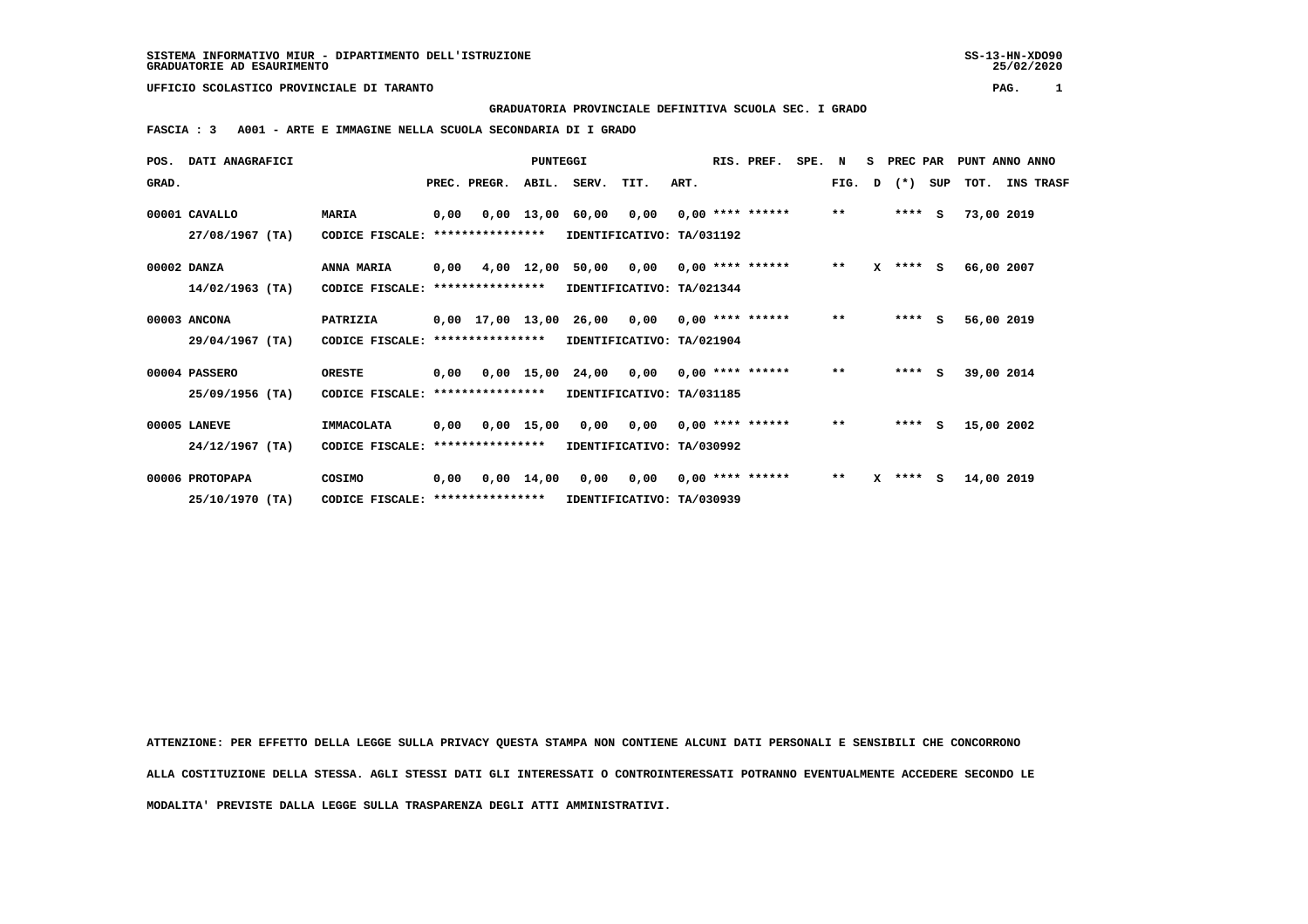| SISTEMA INFORMATIVO MIUR - DIPARTIMENTO DELL'ISTRUZIONE | $SS-13-HN-XDO90$ |
|---------------------------------------------------------|------------------|
| GRADUATORIE AD ESAURIMENTO                              | 25/02/2020       |

**SS-13-HN-XDO90**  $25/02/2020$ 

 **UFFICIO SCOLASTICO PROVINCIALE DI TARANTO PAG. 2**

 **GRADUATORIA PROVINCIALE DEFINITIVA SCUOLA SEC. I GRADO**

 **FASCIA : 3 A022 - ITALIANO, STORIA, GEOGRAFIA NELLA SCUOLA SECONDARIA DI I GRADO**

| <b>DATI ANAGRAFICI</b><br>POS. |                | PUNTEGGI                         |                    |  |       |                                               |      | RIS. PREF. | SPE. N |  |        | S PREC PAR PUNT ANNO ANNO |                      |                  |
|--------------------------------|----------------|----------------------------------|--------------------|--|-------|-----------------------------------------------|------|------------|--------|--|--------|---------------------------|----------------------|------------------|
| GRAD.                          |                |                                  | PREC. PREGR. ABIL. |  | SERV. | TIT.                                          | ART. |            |        |  | FIG. D |                           | $(\star)$ SUP TOT.   | <b>INS TRASF</b> |
| 00001 DE VINCENTIS             | <b>DANIELA</b> |                                  |                    |  |       | $0.00$ 93.00 14.00 0.00 0.00 0.00 **** ****** |      |            |        |  | $***$  |                           | X **** S 107,00 2019 |                  |
| 25/04/1970 (TA)                |                | CODICE FISCALE: **************** |                    |  |       | IDENTIFICATIVO: TA/021667                     |      |            |        |  |        |                           |                      |                  |

 **ATTENZIONE: PER EFFETTO DELLA LEGGE SULLA PRIVACY QUESTA STAMPA NON CONTIENE ALCUNI DATI PERSONALI E SENSIBILI CHE CONCORRONO ALLA COSTITUZIONE DELLA STESSA. AGLI STESSI DATI GLI INTERESSATI O CONTROINTERESSATI POTRANNO EVENTUALMENTE ACCEDERE SECONDO LE MODALITA' PREVISTE DALLA LEGGE SULLA TRASPARENZA DEGLI ATTI AMMINISTRATIVI.**